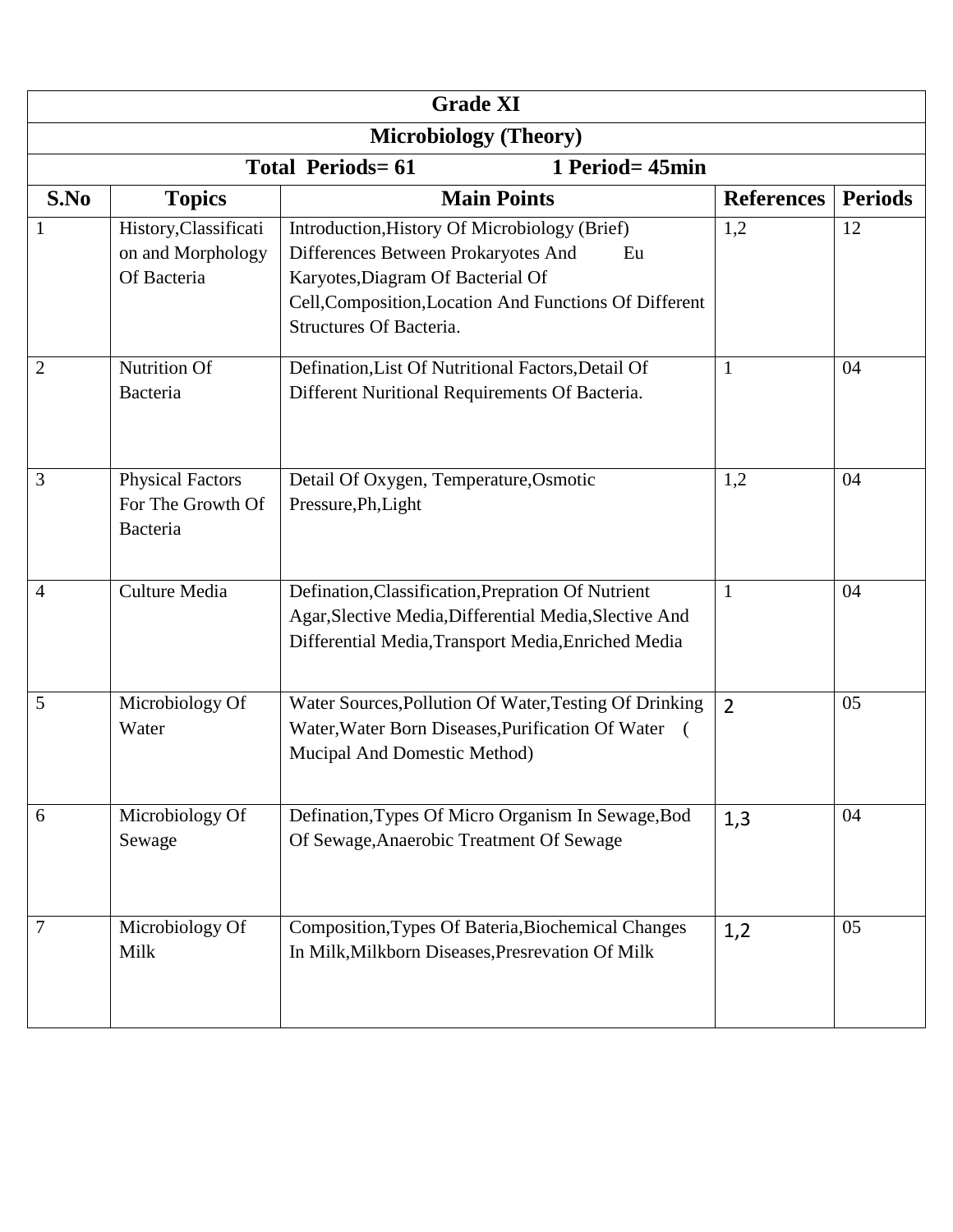| $\overline{8}$ | Preservation Of         | List Of Physical And Chemical Methods Of Food                                                                                        | $\mathbf{1}$ | 06 |
|----------------|-------------------------|--------------------------------------------------------------------------------------------------------------------------------------|--------------|----|
|                | Different Foods         | Preservations (High Temperature, Low                                                                                                 |              |    |
|                |                         | Temperature, High Osmotic                                                                                                            |              |    |
|                |                         | Concentration, Dehydration, Radiation, Use Of                                                                                        |              |    |
|                |                         | Preservatives And Wood Smoke                                                                                                         |              |    |
| 9              | Micribiology Of Air     | Difference Between Indoor And Outdoor Air And Air<br><b>Born Infections</b>                                                          | $\mathbf{1}$ | 03 |
| 10             | <b>Diseases</b>         | Typhoid, Cholera, Bacillary Dysentery, Diphtheria.                                                                                   | 4,5          | 07 |
| 11             | <b>Human Physiology</b> | Animal Cell , Digestive System, Respiratory<br>System, Excretory System Circulation Of Blood With<br>In The Heart, Human Eye And Air | 6            | 07 |

## **BOOKS RECOMMENDED**

- 1. Microbiology By Pelczar And Reid
- 2. Fundamentals Of Micribiology By Probisher
- 3. Microbiology By Wistreich
- 4. Microbiology By Jawetz
- 5. Microbiology By Mackie And Mccartney
- 6. Physiology By Tokay, Elbert